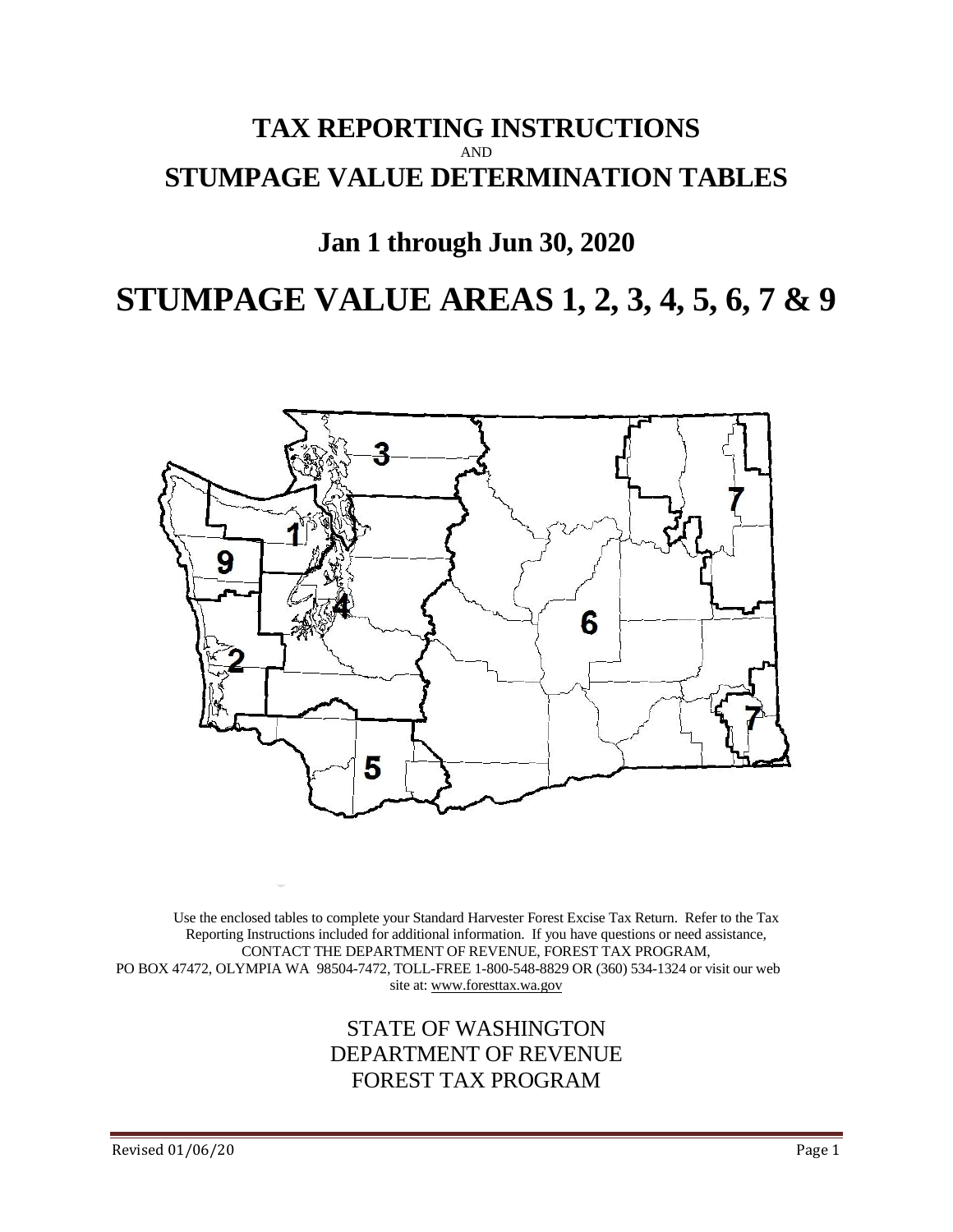# FOREST EXCISE TAX RETURN INSTRUCTIONS

# **Stumpage Valuation Areas (SVA) 1, 2, 3, 4, 5, 6, 7 and 9**

*The first page of the Forest Excise Tax Return is the Summary Page for the return. A Detail Page or several Detail Pages will first need to be completed before completing this Summary Page. Detail page instructions begin on page 3.*

#### **COMPUTER GENERATED RETURNS – DETAIL**

If you choose to use a personal computer and computer generated detail pages for reporting your tax, **please contact the Department for prior approval of your detail page format**. Some requirements are necessary for processing by the Department. However, it is important that you continue to use the Department's pre-printed summary pages.

#### **ERRORS AND OMISSIONS**

If there are errors or omissions in the pre-printed information on the Forest Excise Tax Return, line out the errors. Enter corrections on the blank lines.

#### **SECTIONS WITH NO HARVEST**

A column titled "Check if No Harvest on This Section" is on the Summary Page. Check this column if no harvest occurred on a specific section.

#### **NO ACTIVITY REPORTING**

There are three options for reporting No Harvest Activity to avoid delinquency:

- **Tax Return**: Check the box on the front of the return indicating "No Harvest Activity" and return it in the envelope provided.
- **Phone:** Call our automated tele-file line at 1-800-547-9815, or call our office at 1-800-548-8829, Monday through Friday 8am to 5pm (excluding Holidays). You may access the automated system seven days a week and 24 hours a day.
- **Online:** To E-file, go to [www.dor.wa.gov.](http://www.dor.wa.gov/) If you aren't already signed up for *MyAccount,*  click on *Register* on the top right of the webpage. To begin filing your return electronically, you'll need your **Tax Reporting Account Number (TRN)** and **Pre-Assigned Access Code (PAC)**. Both numbers can be found on the front of your tax return.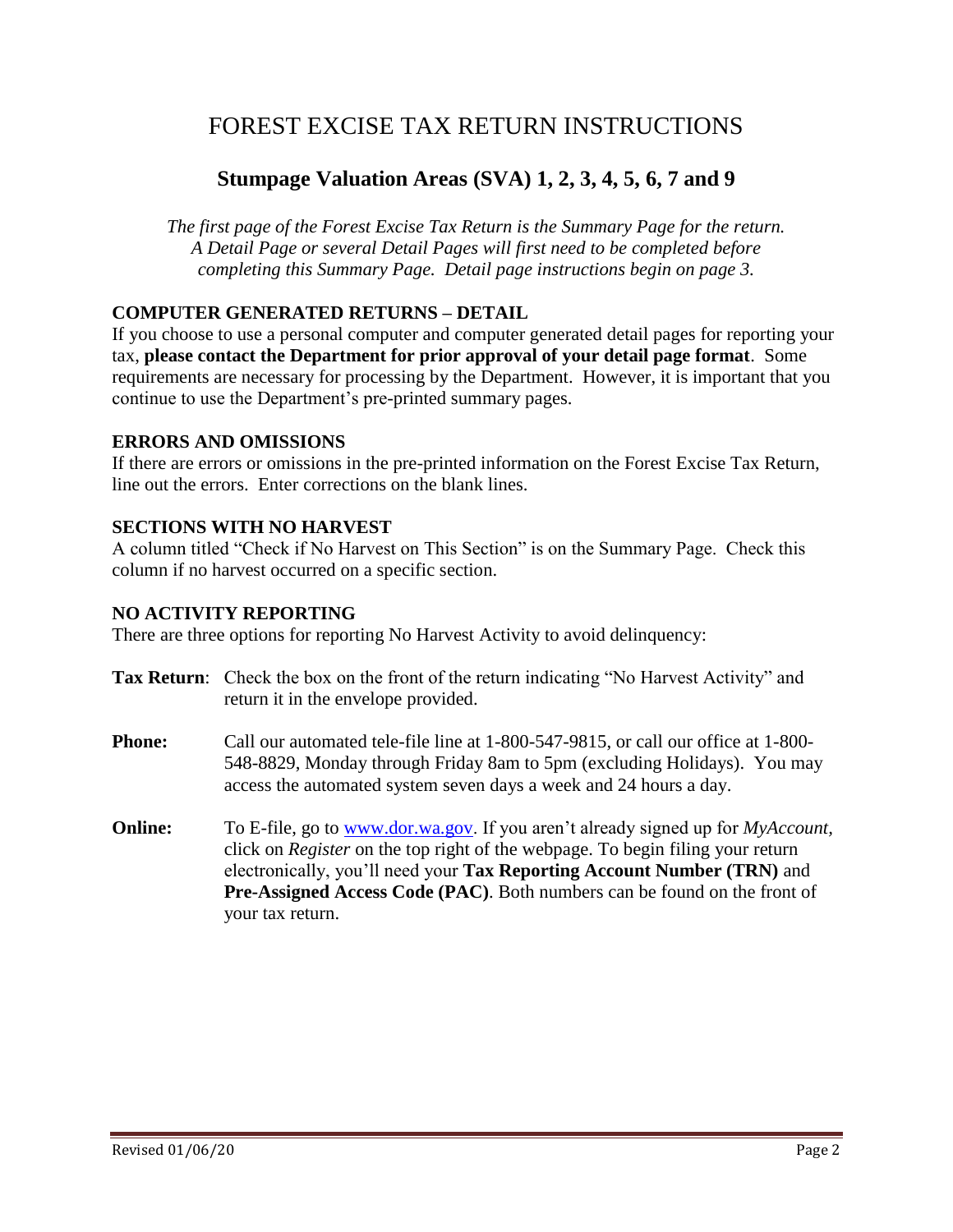#### **DELETING PERMITS AND/OR LEGAL DESCRIPTIONS FROM FUTURE TAX RETURNS**

Two columns indicating "Check to Delete" are on the Summary Page:

**Delete Section.** Check only if the specific section should be deleted.

**Delete Permit Number.** Check only if all sections for this specific permit number are to be deleted. **CAUTION:** A deleted permit indicates that harvest is **totally completed** for **all**  sections on the permit and the tax has been paid. If the permit has been transferred, please attach the DNR transfer form to your tax return.

#### **Enhanced Aquatic Resource Requirement (EARR) Credit**

Taxpayers are allowed a credit on their Forest Excise Tax for timber harvested under a Department of Natural Resources (DNR) approved harvesting permit subject to enhanced aquatic resources requirements. Look for "yes" in the Approved EARR Credit column on the Summary page of your tax return to determine if the DNR has approved your permit for this credit.

#### **COMPUTATION**

**Grand Total Stumpage Value.** Add values in the Total Taxable Stumpage Value column. This may include multiple summary pages. Enter the amount calculated in the Grand Total Stumpage Value block at the bottom of the Summary Page.

**Tax Due.** Multiply the Grand Total Stumpage Value amount by the current Forest Tax rate (.05) and enter the tax due in this block. Please do not round the tax due to the nearest dollar.

**EARR Credit.** Add all credits in the Amount of EARR Credit column on the Summary Page(s). Enter this amount in the Less EARR Credit box at the bottom of the Summary Page.

**Subtotal.** Subtract the EARR credit from the Tax Due, and enter this amount in Subtotal box. If the tax due minus the EARR credit is less than \$50.00, do not pay. However, the return must be completed and mailed.

**Penalty is computed as follows:** Subtotal multiplied by the appropriate penalty percentage rate. Please do not round the penalty amount to the nearest dollar. The minimum amount of penalty is \$5.00 for any late filing if tax is due. Return must be postmarked by the due date to avoid penalties. Penalty is assessed as follows:

9% penalty assessed after due date;

19% penalty assessed after the last day of the month following the due date;

29% penalty assessed after the last day of the second month following the due date.

**Total Amount Due.** Subtotal plus penalty equals Total Amount Due. Please do not round Total Amount Due to the nearest dollar. **Make check payable to: DEPARTMENT OF REVENUE.**

**Signature and Telephone Number.** Sign your name in the signature space. Enter your daytime telephone number, including area code. Enter the date and email address if available. Be sure to check one of the boxes above the signature line that best describes your forestland ownership.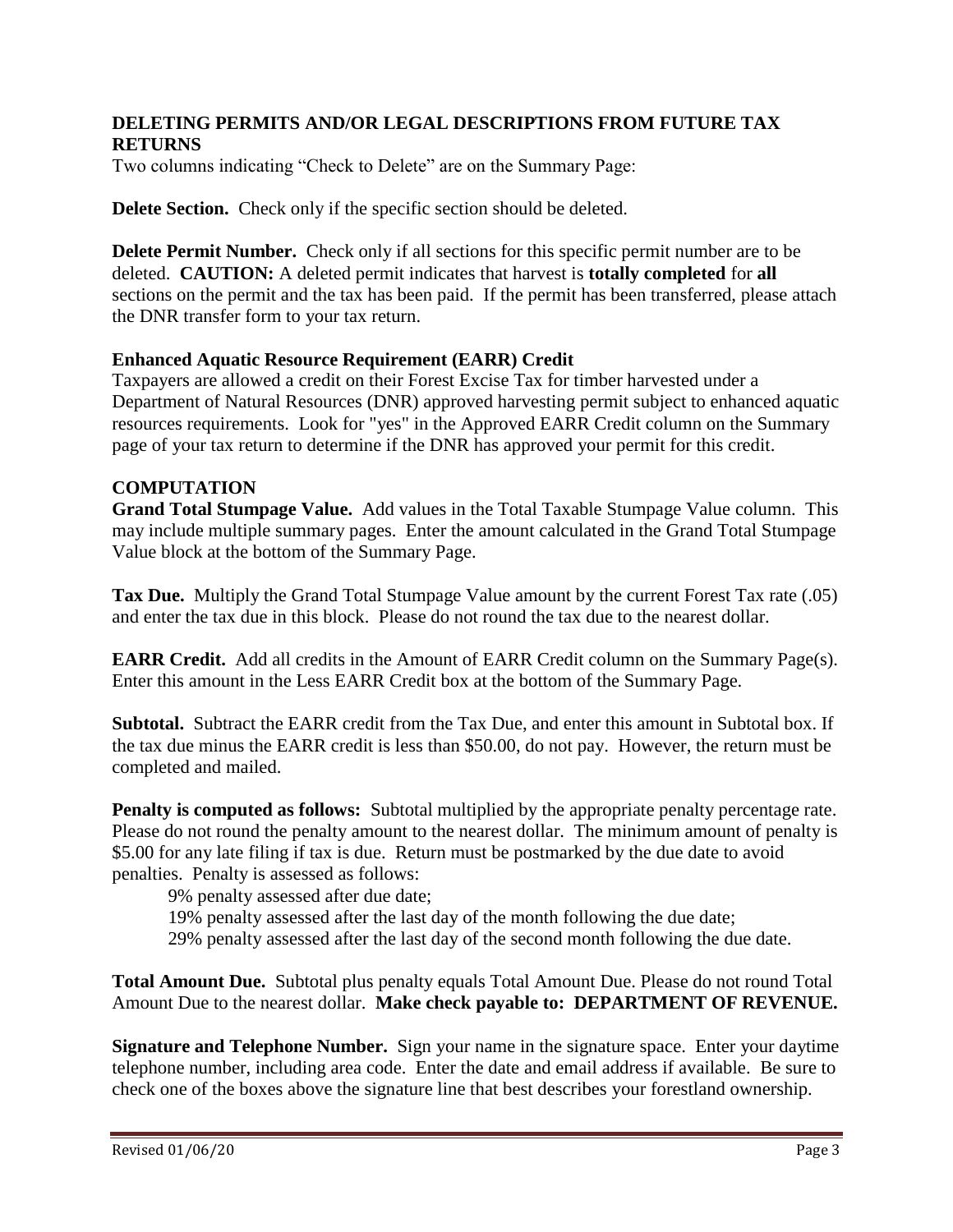# **STANDARD DETAIL PAGE INSTRUCTIONS**

A separate Detail Page must be completed for each different harvest permit, harvest unit and section. On contiguous harvest units covering multiple sections, the entire harvest unit volume may be reported under the legal where the majority of the harvest unit's volume was harvested.

#### **The following items correspond to the blocks on the standard Detail Page:**

**Quarter/Year.** Enter the quarter and year being reported.

**Page Number.** Enter the page number on each Detail Page.

**BLOCK 1. Timber Owner.** Enter the name of the timber owner.

**BLOCK 2. Landowner.** Enter landowner's name, if different from the timber owner.

**BLOCK 3 through BLOCK 9.** Transfer the information from the Summary Page.

**BLOCK 10. Harvest Unit Number.** A harvest unit is an area of timber harvest, defined and mapped by the harvester before cutting begins, having the same stumpage value area, haul zone, harvest adjustments and adjustment class.

**If not otherwise defined** by the harvester before harvest, **the harvest unit may be a Department of Natural Resources Forest Practices Application**, or harvesting permit from a different public agency, or a public timber sale contract. A harvest unit may include more than one section, but may not overlap a county boundary.

Assign a separate number for each harvest unit. The number must remain the same until harvest completion. A separate set of records must be maintained for each harvest unit.

**BLOCK 11. Harvest Adjustments** make allowance for varying harvest conditions. Value adjustments relating to harvest volume per acre, logging conditions, thinning, damaged timber, and remote island are allowed against stumpage value rates. No harvest adjustments are allowed for Chipwood (CHW), Western Redcedar Shakes & Shingle Blocks (RCS), Western Redcedar Posts (RCP), Douglas-fir Christmas Trees (DFX), or True Fir Christmas Trees (TFX).

The harvest adjustment schedule for SVAs 1, 2, 3, 4, 5, 6, 7 & 9 is listed in the following pages.

**A. Harvest Volume Per Acre.** The harvest volume per acre class is determined by the **total harvest unit volume** (excluding Chipwood) **divided by the total harvest unit acreage**. If the harvest unit is not finished within the reporting quarter, the average volume per acre class shall be estimated. If the actual volume per acre adjustment class for the entire harvest unit is not **the same as reported for previous quarters**, then the previous quarters must be amended to reflect the actual volume per acre class. Enter the average volume per acre in the "Volume" column. Enter the class number in the "Adjustment Class" column. Enter the dollar amount in the "Adjustment Amount" column.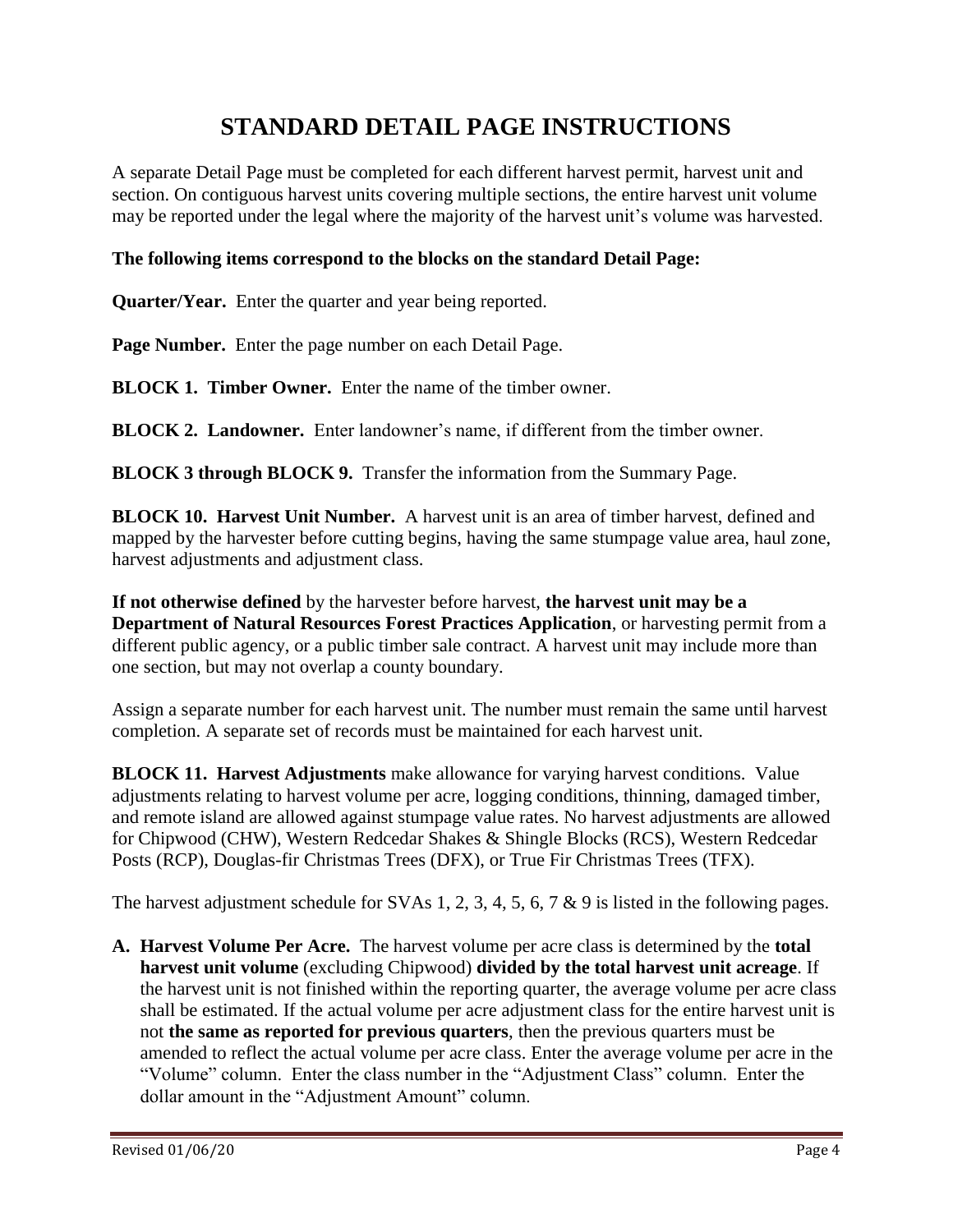**B. Logging Conditions.** Determine from the definitions given in the Harvest Adjustment Tables on page 10 and 11 the class of logging condition in the harvest unit. Logging condition class 1 and 2 are determined by the majority condition for the harvest unit. A separate Detail Page must be completed for each harvest unit.

Logging condition class for helicopter yarding applies **only** to the timber volume yarded from the stump to the landing by helicopter and is not a majority condition. If a harvested area is a mix of helicopter yarding and other types of logging conditions, a separate harvest unit and detail page is required. The helicopter adjustment does not apply to Special Forest Products or Chipwood. Enter the class number in the "Adjustment Class" column. Enter the dollar amount in the "Adjustment Amount" column.

- **C. Thinning Adjustment (– not applicable for SVA 6 and 7).** Thinning is timber removed from a harvest unit meeting all the following conditions:
	- (a) Located in SVAs  $1, 2, 3, 4, 5$  and  $9$
	- (b) The total volume removed is less than 40 percent of the total merchantable volume of the harvest unit prior to harvest.
	- (c) Leave a minimum of 100 undamaged, evenly spaced dominant or co-dominant trees per acre of a commercial species or combination thereof.
- **D. Damaged Timber Adjustment.** Application for any damaged timber determination must be made prior to harvest. For more information call 1-800-548-8829. For approved damaged timber, enter the dollar amount allotted by the DOR in the "Adjustment Amount" column.
- **E. Remote Island Adjustment.** A remote island is an area of land which is totally surrounded by water at normal high tide and which has no bridge or causeway connecting it to the mainland. For timber harvested from a remote island, enter the dollar amount from the Adjustment Table in the "Adjustment Amount" column.
- **F.** Left Intentionally Blank.
- **G. Total Adjustments.** Enter total in "Adjustment Amount" column by adding lines A through F. Also enter the Total Adjustment amount in Block 16, Column E for each species.

### **BLOCK 12. Check the appropriate box for Log Scale Method Used.**

### **APPROVED SCRIBNER LOG SCALING & GRADING RULE**

The acceptable log scaling and grading standard **for all SVAs is the Scribner Decimal C log rule**. For a complete description of standard methods and procedures, refer to the most current edition of the **"Official Log Scaling and Grading Rules" for SVA 1 – 5 and 9**, and the most current edition of the **"Eastside Log Scaling Handbook" for SVA 6 and 7**, as published by the Northwest Log Rules Advisory Group.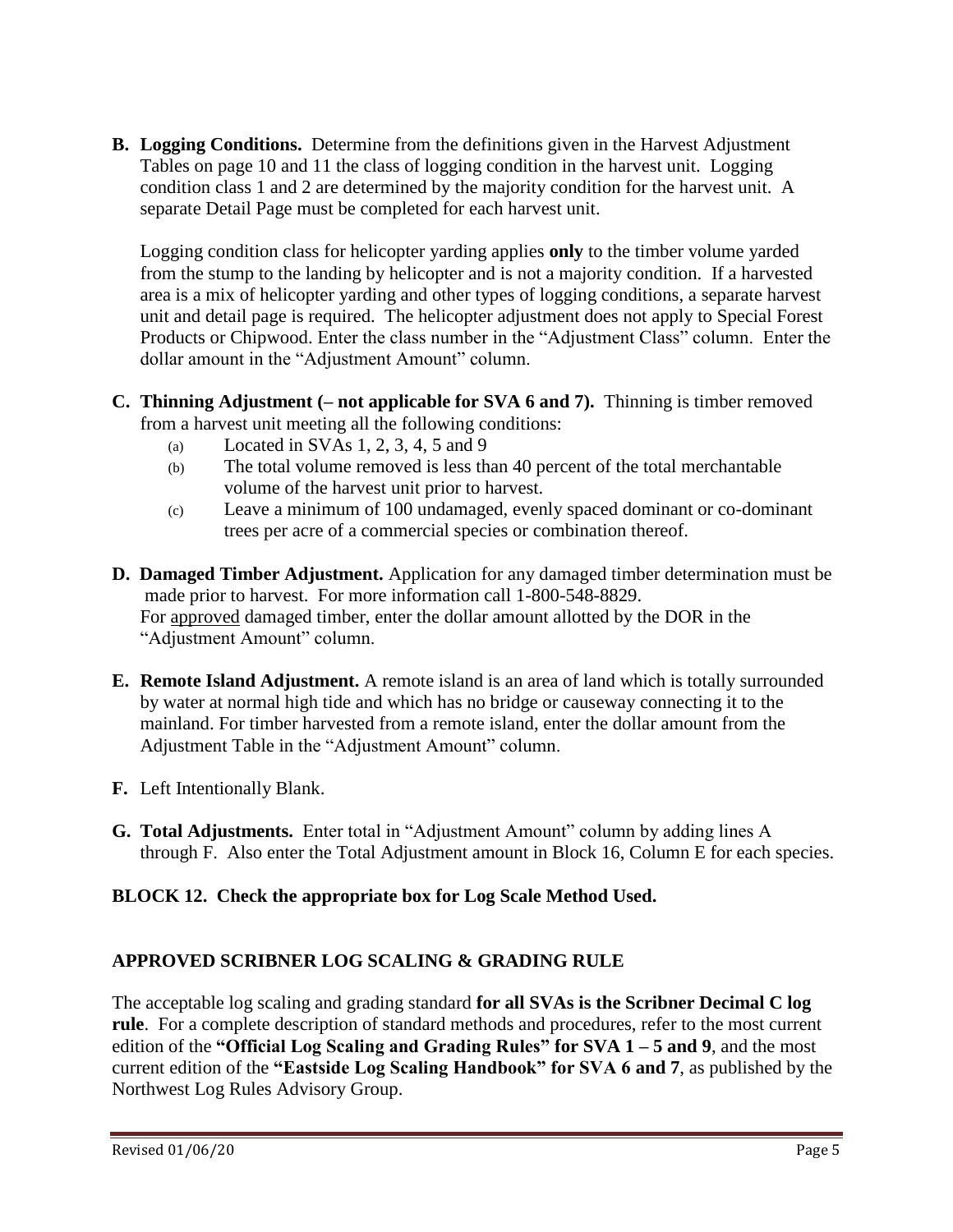#### **Important Points:**

**For SVA 1-5 and 9** the Standard requires that logs be scaled in multiples of one foot in length with 8 inches minimum trim required on scaled lengths up to and including 40 feet.

**For SVA 6 and 7** the maximum scaling length is 20 feet and a maximum trim allowance is 6 inches for logs 8 to 20 feet in length.

Alternative procedures or Special Services Scaling are used only with prior written approval from the Department of Revenue.

#### **CONVERSION DEFINITIONS AND TABLES**

Refer to WAC 458-40-680 (located after the Stumpage Value Tables) for conversion procedures to be used for timber not originally scaled by approved Scribner Decimal C log scale rule, such as weight or cords, etc. Sample scaling or conversion factors (other than the published tables) require written approval prior to harvest. To be approved, sample scaling must be in accordance with guidelines contained in WAC 458-40-680.

Enter a checkmark in the box to the left of the scaling method used.

**BLOCK 13. Number of Acres Logged This Quarter.** Enter the number of acres **actually logged this quarter only** for this harvest unit.

**BLOCK 14. Is Harvesting Completed for Harvest Unit?** Check "Yes" if harvest is complete and tax has been reported. Otherwise check "No".

**BLOCK 15. Is the permit eligible for the EARR Credit?** Look on the Summary Page to determine whether this permit is eligible for the EARR Credit and check the appropriate box.

**BLOCK 16. Taxable Stumpage Value Calculation.** The Timber Quality Code Table and the Stumpage Value Tables are in the following pages.

**COLUMN A. Species Code.** Enter the species codes as they are listed on the Stumpage Value Table. (Example: Douglas Fir – DF; Red Alder – RA; Redcedar Shake Blocks – RCS).

**If you harvest other conifer species that are not listed in the Stumpage Value Tables, report them as WH (Western Hemlock and Other Conifer).**

**If you harvest other hardwood species that are not listed in the Stumpage Value Tables, report them as OH (Other Hardwood).**

**COLUMN B. Quality Code.** Enter "1" for all species.

**COLUMN C. Volume Harvested.** Enter the net volume of each species harvested during the quarter. All volumes must be rounded to the nearest thousand board feet **(MBF)**. For example: 15,499 BF, enter as 15 and 15,500 BF enter as 16. All species having at least 500 board feet (rounded to 1 MBF) must be reported. For tons to MBF conversions see WAC 458-40-680 at the end of this document.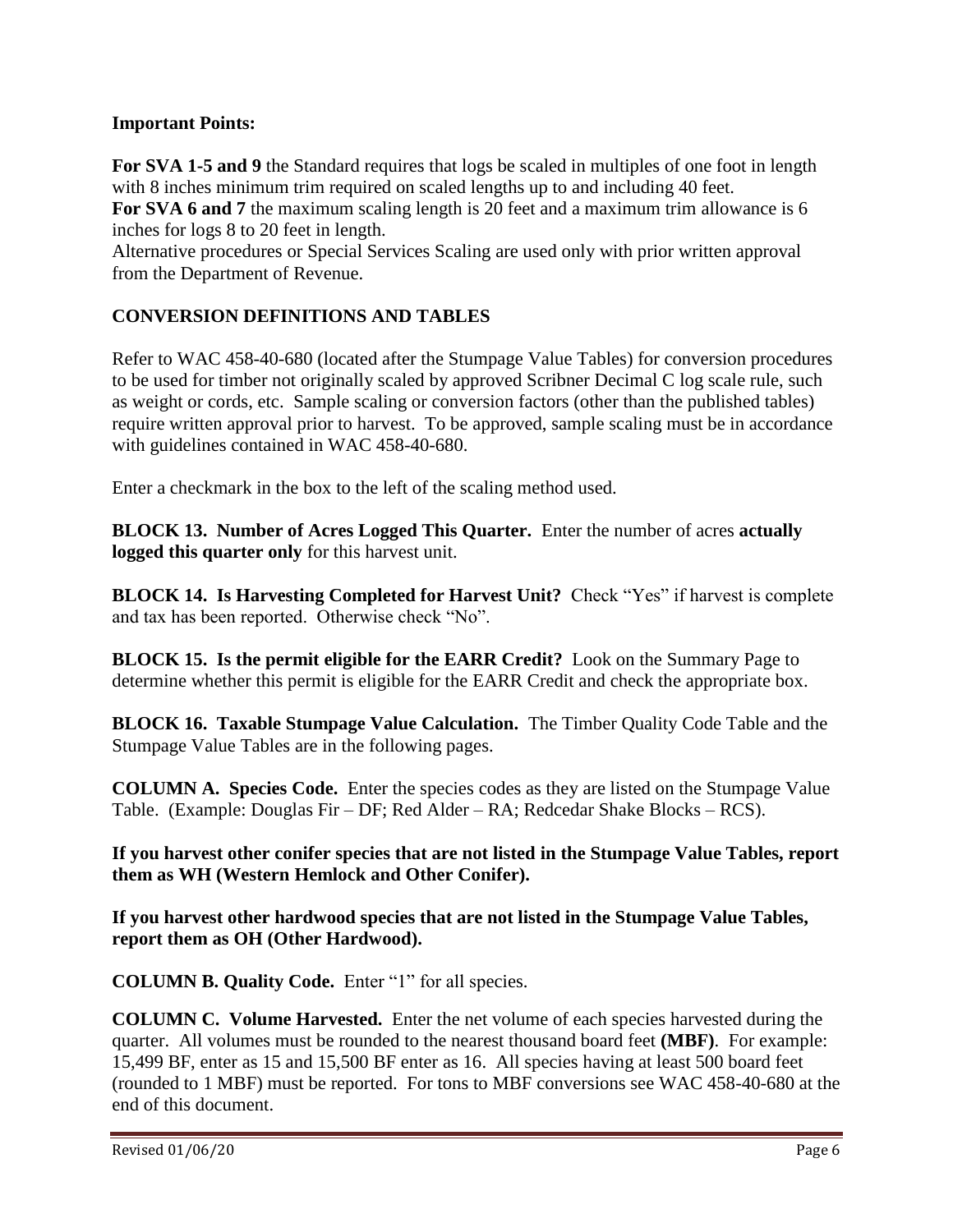All volume except for Redcedar Shake & Shingle Blocks, Christmas trees, posts, Chipwood and Small Logs, must be reported in Scribner Decimal C log scale. Redcedar Shake & Shingle Blocks are reported in cords. Christmas trees are reported in lineal feet. Posts are reported in number of posts (8 lineal feet per post). Chipwood and Small Logs is reported in tons.

Add lines 1 through 9 of Column C and enter this total on line 10.

**COLUMN D. Stumpage Value.** Enter the stumpage value for the correct species from the Stumpage Value Table.

**COLUMN E. Total Adjustment Amount.** This is the amount transferred from Block 11, Line G as an adjustment to the stumpage value for all sawlog species reported.

**COLUMN F. Adjusted Stumpage Value.** Enter the amount determined by subtracting the adjustment amount from the stumpage value (Column D minus Column E equals Column F). This value cannot be adjusted to less than \$1.00 per MBF.

**COLUMN G. Taxable Stumpage Value.** Multiply the volume in Column C times the adjusted stumpage value in Column F and enter the figure in Column G. (Column C times Column F equals Column G).

**BLOCK 17. Chipwood and Small Log Value Calculation.** Utility grade logs scaled by approved DOR scaling methods may be reported as Chipwood. Commercially traded firewood is considered scaled utility log grade. Logs delivered to DOR approved destinations for the purpose of being chipped may be reported as Chipwood. **The volume of Chipwood shall be reported in tons. The documentation shall be retained to show that the logs sold were "chip", "pulp", or "fibre" type logs.** Logs chipped in the woods may also be reported as chipwood. **The volume of logs chipped in the woods** shall be measured in tons of green chips and sufficient documentation of volume shall be retained for verification of reporting. The Species and Timber quality code is printed on the return and the value found in the following Stumpage Value Tables. **Small Log (SML) value applies only to SVA 6 and 7.**

**COLUMN C. Tons Harvested.** Enter the total Chipwood and Small Log tons for all species harvested during the quarter. For tax reporting purposes, a ton equals 2000 pounds. All volumes must be reported in tons rounded to the nearest ton. For example: 30,999 pounds, enter as 15 and 31,000 pounds enter as 16. All species having at least 1000 pounds (rounded to 1 ton) must be reported. All scaled utility volume shall be multiplied by 9 to convert from MBF to tons for reporting as Chipwood.

**COLUMN D. Ton Value.** To qualify for **Chipwood** reporting, logs must be delivered to one of the approved Chipwood destinations listed below for the purpose of being chipped, OR the logs must be scaled as utility grade. Convert scaled utility to tons by multiplying the MBF by 9.0. Use the ton value for Chipwood (CHW) from the proper haul zone and Stumpage Value Area in the Stumpage Value Tables. For logs chipped in the woods, report total tons of green chips. For "Scaled Utility", convert to tons by multiplying MBF by 9.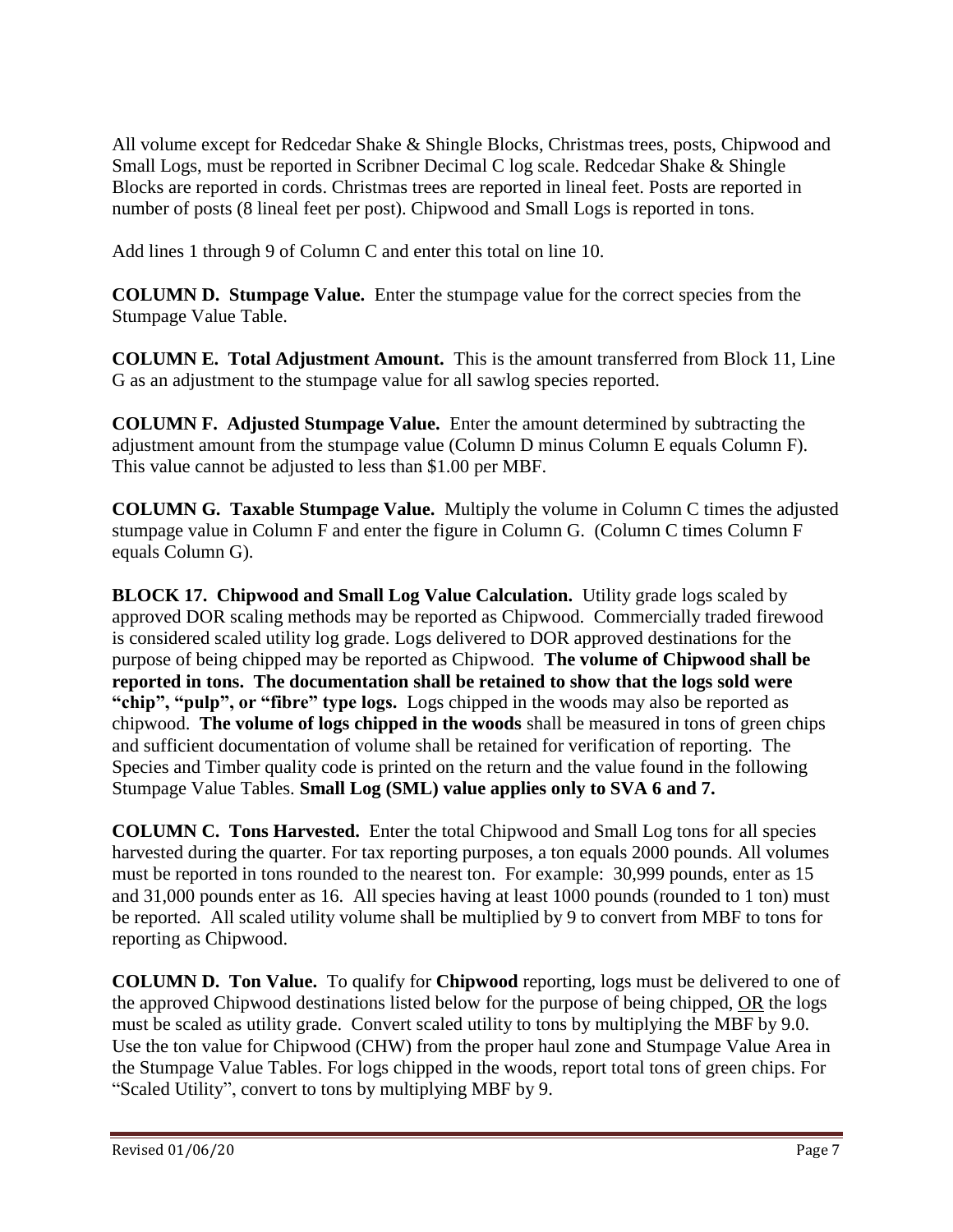Approved Chipwood Destinations:

Boardman Chip Company (Boardman, OR) Cascade Hardwoods (Chehalis) Clearwater Fibre LLC (Clarkston) Da Paul Chip LLC (Tumwater) Edman Company (Tacoma) Evergreen Fiber [a.k.a. Herman Brothers, Port Townsend Paper] (Port Angeles) Ginkgo Trading LLC (Port Angeles) Local Manufacturing (Aberdeen) M & M Excavating LLC (Glenwood) NW Fiber LLC (Morton) Pacific Fiber (Longview) Ponderay Newsprint Company (Usk) Port Angeles Hardwood (Port Angeles) SDS Lumber Co. (Bingen) Shearer Brothers Chip (Belfair or Shelton) SPI, Sierra Pacific Industries (Mount Vernon) Vaagen Brothers Lumber Co. (Colville) Vaagen Brothers Lumber Co. (Usk) Warrenton Fiber or Nygaards (Warrenton, OR) Willis Enterprises (Belfair) Willis Enterprises (Cle Elum/Bullfrog) Willis Enterprises (Everett) Willis Enterprises (Moon Island/Hoquiam) Willis Enterprises (Oakville) Zosel Lumber Co. (Oroville)

**Small logs** are conifer logs generally measuring seven inches or less in scaling diameter, delivered to and purchased by weight measure at the following approved destinations:

Stimson Lumber Co. (Plummer, ID) Vaagen Brothers Lumber Co. (Colville) Vaagen Brothers Lumber Co. (Usk)

**COLUMN G. Taxable Tonnage Value.** Multiply the volume in Column C times the ton value in Column D and enter the figure in Column G. (Column C times Column D equals Column G).

**BLOCK 18. Total Taxable Value.** Add lines 1 through 9 of column G in Block 16 and the two lines of Column G in Block 17 and enter this total in Block 18. Transfer to the "Total Taxable Stumpage Value" column on the Summary Page in the row that corresponds to this permit.

**BLOCK 19. EARR Credit.** If the EARR Credit is allowed for this permit, multiply *Total Taxable Value* (Block 18) by **0.008**. This is the amount of your EARR Credit for this permit. Transfer the amount of credit from Block 19 to the column titled "Amount of EARR Credit" on the Summary Page in the row that corresponds to this permit.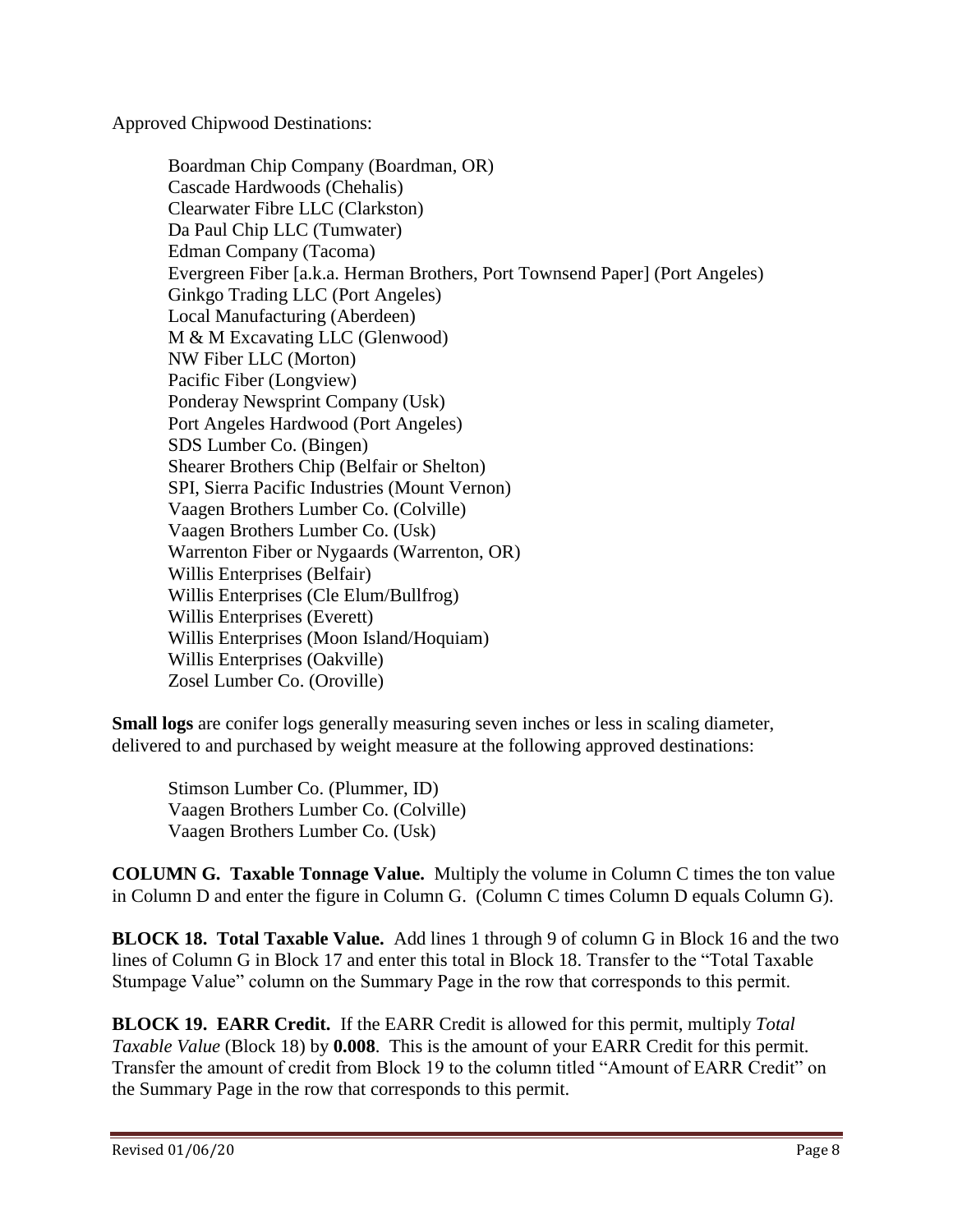**Forest-derived biomass.** Forest-derived biomass consists of tree limbs, tops, needles, leaves, and other woody debris that are residues from such activities as timber harvesting, forest thinning, fire suppression, or forest health. Forest-derived biomass does not include scalable timber products or firewood (defined in WAC 458-40-650). Forest-derived biomass has a \$0/ton stumpage value.

| <b>TABLE 1 - Timber Species, Species Code and Specification Table</b>             |                |                                 |                                                   |  |
|-----------------------------------------------------------------------------------|----------------|---------------------------------|---------------------------------------------------|--|
|                                                                                   |                |                                 |                                                   |  |
|                                                                                   | <b>Species</b> | <b>SVA</b>                      |                                                   |  |
| <b>Species Name</b>                                                               | Code           | (Stumpage<br><b>Value Area)</b> | <b>Specifications</b>                             |  |
| Douglas-fir                                                                       | DF             | $1-9$                           |                                                   |  |
| <b>Western Hemlock and</b>                                                        | WH             | $1-9$                           |                                                   |  |
| <b>Other Conifer</b>                                                              |                |                                 |                                                   |  |
| <b>Western Redcedar</b>                                                           | RC             | $1-9$                           |                                                   |  |
| <b>Ponderosa Pine</b>                                                             | $\bf PP$       | $1-9$                           | All Log Grades                                    |  |
| <b>Red Alder</b>                                                                  | <b>RA</b>      | $1-5 & 9$                       |                                                   |  |
| <b>Black Cottonwood</b>                                                           | <b>BC</b>      | $1-5 & 9$                       |                                                   |  |
| <b>Other Hardwood</b>                                                             | <b>OH</b>      | $1-9$                           |                                                   |  |
| Douglas-fir Poles & Piles                                                         | <b>DFL</b>     | $1-5 & 9$                       | All logs that comply with the definition of poles |  |
| <b>Western Redcedar Poles</b>                                                     | <b>RCL</b>     | $1-9$                           | and piles in WAC 458-40-610                       |  |
|                                                                                   | <b>CHW</b>     | $1-9$                           | All logs that comply with the definition of       |  |
| Chipwood                                                                          |                |                                 | chipwood in WAC 458-40-610                        |  |
|                                                                                   | <b>SML</b>     | $6 - 7$                         | All logs that comply with the definition of small |  |
| <b>Small Logs</b>                                                                 |                |                                 | logs in WAC 458-40-610                            |  |
| <b>RC Shake&amp;Shingle Blocks</b>                                                | <b>RCS</b>     | $1-9$                           |                                                   |  |
| LP & Other Posts                                                                  | <b>LPP</b>     | $1-9$                           | All forest products that comply with the          |  |
| <b>DF Christmas Trees</b>                                                         | <b>DFX</b>     | $1-9$                           | definition of Special Forest Products in WAC      |  |
| <b>Other Christmas Trees</b>                                                      | <b>TFX</b>     | $1-9$                           | 458-40-610                                        |  |
| For information on approved log scaling and grading standards see WAC 458-40-680. |                |                                 |                                                   |  |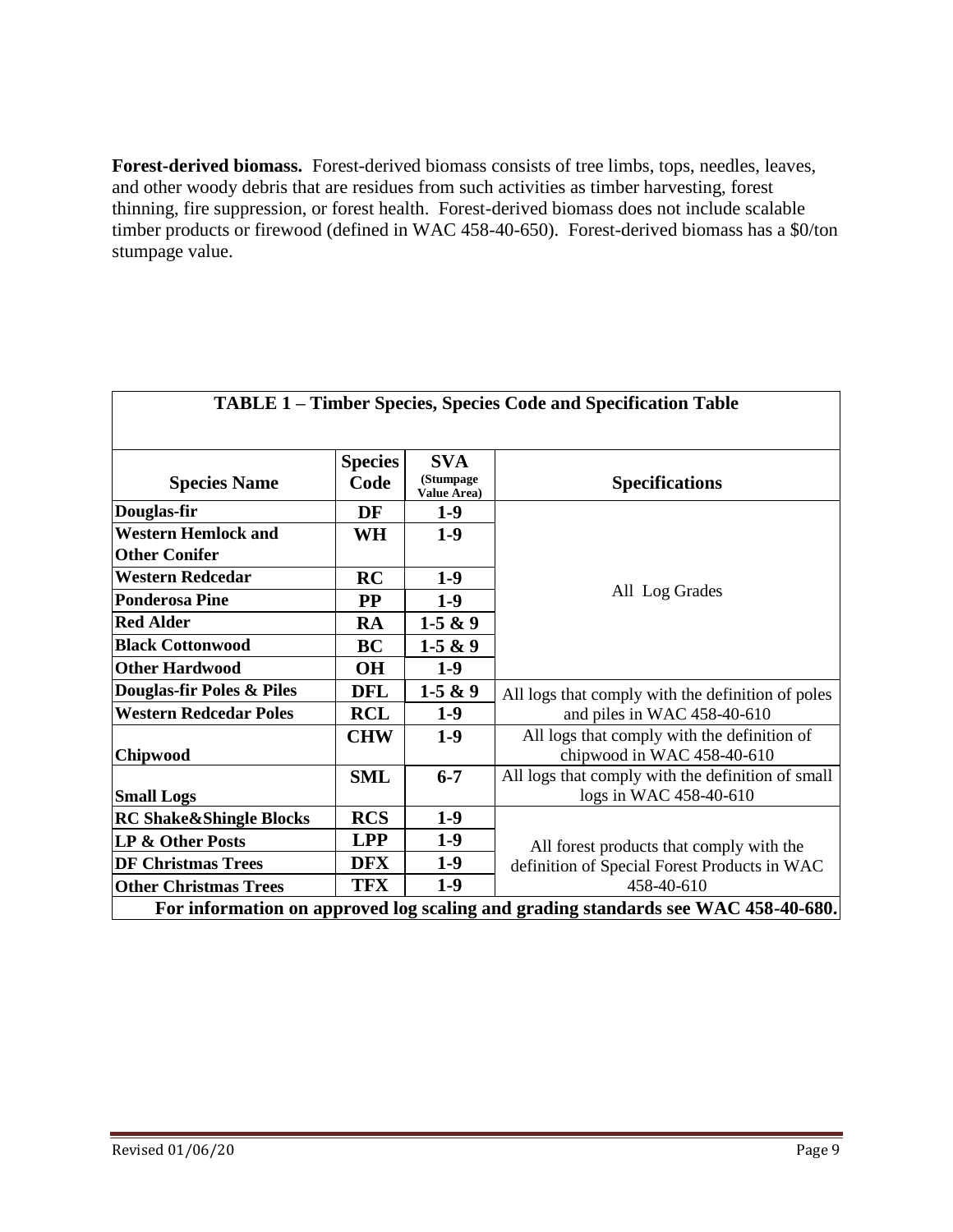| <b>TABLE 2 - Harvest Adjustment Table</b><br>Stumpage Value Areas 1, 2, 3, 4, 5 and 9 (Western Washington) |                                                                                                                              |                                                                           |  |  |
|------------------------------------------------------------------------------------------------------------|------------------------------------------------------------------------------------------------------------------------------|---------------------------------------------------------------------------|--|--|
| Type of<br>Adjustment                                                                                      | Definition                                                                                                                   | Dollar Adjustment Per<br><b>Thousand Board Feet</b><br>Net Scribner Scale |  |  |
|                                                                                                            | I. Volume Per Acre Adjustment                                                                                                |                                                                           |  |  |
| Class 1                                                                                                    | Harvest of 30 thousand board feet or more per acre.<br>\$0.00                                                                |                                                                           |  |  |
| Class 2                                                                                                    | Harvest of 10 thousand board feet to but not including 30 thousand<br>$-$15.00$<br>board feet per acre.                      |                                                                           |  |  |
| Class 3                                                                                                    | Harvest of less than 10 thousand board feet per acre.                                                                        |                                                                           |  |  |
|                                                                                                            | II. Logging Condition Adjustment                                                                                             |                                                                           |  |  |
| Class 1                                                                                                    | Ground based logging a majority of the unit using tracked or<br>wheeled vehicles or draft animals.                           | \$0.00                                                                    |  |  |
| Class 2                                                                                                    | Cable logging a majority of the unit using an overhead system of<br>$-$ \$85.00<br>winch driven cables.                      |                                                                           |  |  |
| Class 3                                                                                                    | Applies to logs yarded from stump to landing by helicopter. This<br>$-$145.00$<br>does not apply to special forest products. |                                                                           |  |  |
| III. Remote Island Adjustment                                                                              |                                                                                                                              |                                                                           |  |  |
|                                                                                                            | For timber harvested from a remote island<br>$-$ \$50.00                                                                     |                                                                           |  |  |
| IV. Thinning Adjustment                                                                                    |                                                                                                                              |                                                                           |  |  |
| Class 1                                                                                                    | A limited removal of timber described in WAC 458-40-610                                                                      | $-$100.00$                                                                |  |  |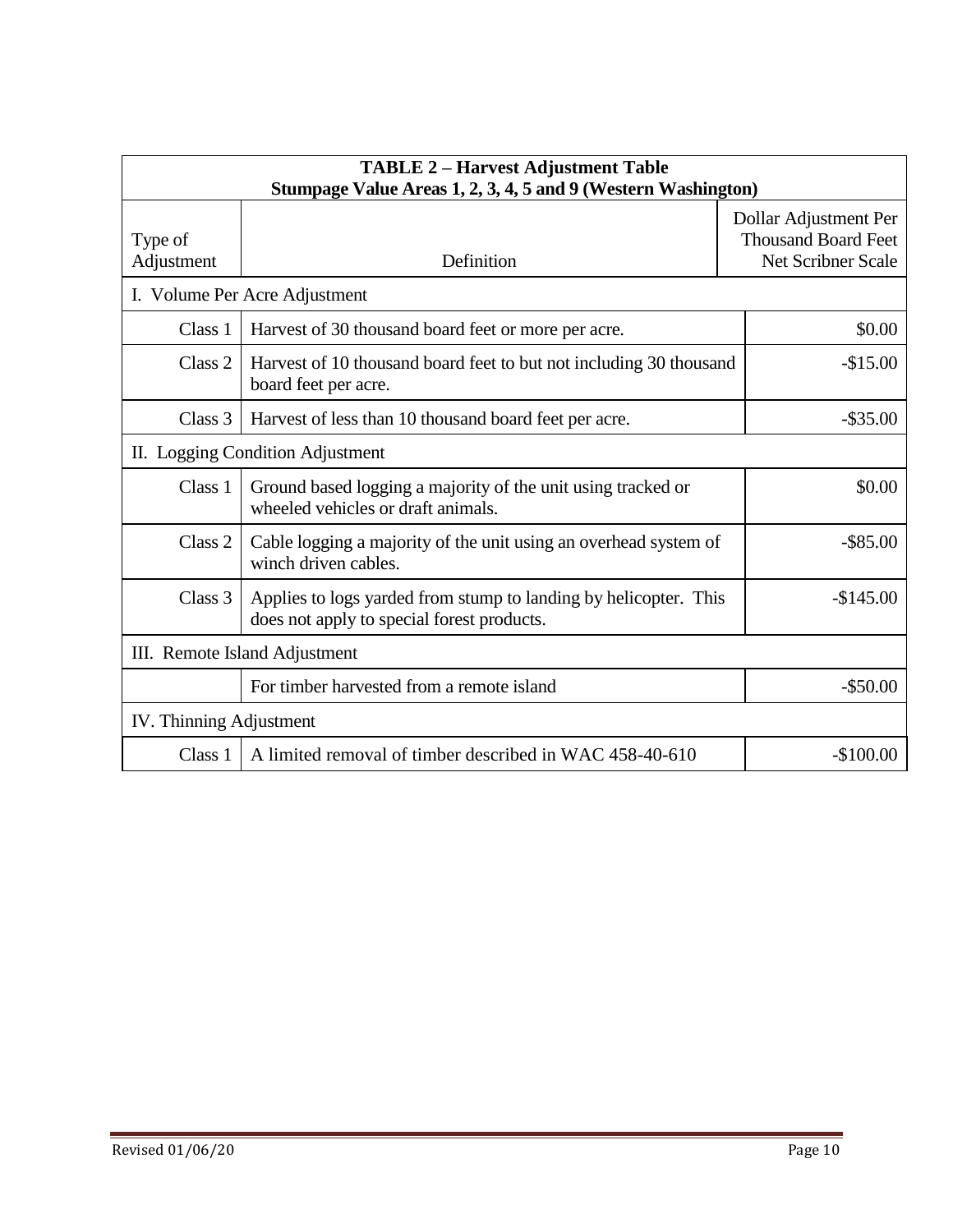| <b>TABLE 2 - Harvest Adjustment Table</b><br><b>Stumpage Value Areas 6 and 7 (Eastern Washington)</b>                                                                                                                                                           |                                                                                                                                     |                                                                           |  |  |
|-----------------------------------------------------------------------------------------------------------------------------------------------------------------------------------------------------------------------------------------------------------------|-------------------------------------------------------------------------------------------------------------------------------------|---------------------------------------------------------------------------|--|--|
| Type of<br>Adjustment                                                                                                                                                                                                                                           | Definition                                                                                                                          | Dollar Adjustment Per<br><b>Thousand Board Feet</b><br>Net Scribner Scale |  |  |
|                                                                                                                                                                                                                                                                 | I. Volume Per Acre Adjustment                                                                                                       |                                                                           |  |  |
| Class 1                                                                                                                                                                                                                                                         | Harvest of more than 8 thousand board feet per acre.                                                                                | \$0.00                                                                    |  |  |
| Class 2                                                                                                                                                                                                                                                         | Harvest of 8 thousand board feet per acre and less.                                                                                 | $-$ \$8.00                                                                |  |  |
|                                                                                                                                                                                                                                                                 | II. Logging Condition Adjustment                                                                                                    |                                                                           |  |  |
| Class 1                                                                                                                                                                                                                                                         | The majority of the harvest unit has less than 40% slope. No<br>\$0.00<br>significant rock outcrops or swamp barriers.              |                                                                           |  |  |
| Class 2                                                                                                                                                                                                                                                         | The majority of the harvest unit has slopes between 40% and<br>$-$ \$50.00<br>60%. Some rock outcrops or swamp barriers.            |                                                                           |  |  |
| Class 3                                                                                                                                                                                                                                                         | The majority of the harvest unit has rough, broken ground with<br>$-\$75.00$<br>slopes over 60%. Numerous rock outcrops and bluffs. |                                                                           |  |  |
| Class 4                                                                                                                                                                                                                                                         | Applies to logs yarded from stump to landing by helicopter.<br>This does not apply to special forest products.                      | $-$145.00$                                                                |  |  |
| Note: A Class 2 adjustment may be used for slopes less than 40% when cable logging is required by a<br>duly promulgated forest practice regulation. Written documentation of this requirement must be<br>provided by the taxpayer to the department of revenue. |                                                                                                                                     |                                                                           |  |  |
| III. Remote Island Adjustment:                                                                                                                                                                                                                                  |                                                                                                                                     |                                                                           |  |  |
| For timber harvested from a remote island<br>$-$ \$50.00                                                                                                                                                                                                        |                                                                                                                                     |                                                                           |  |  |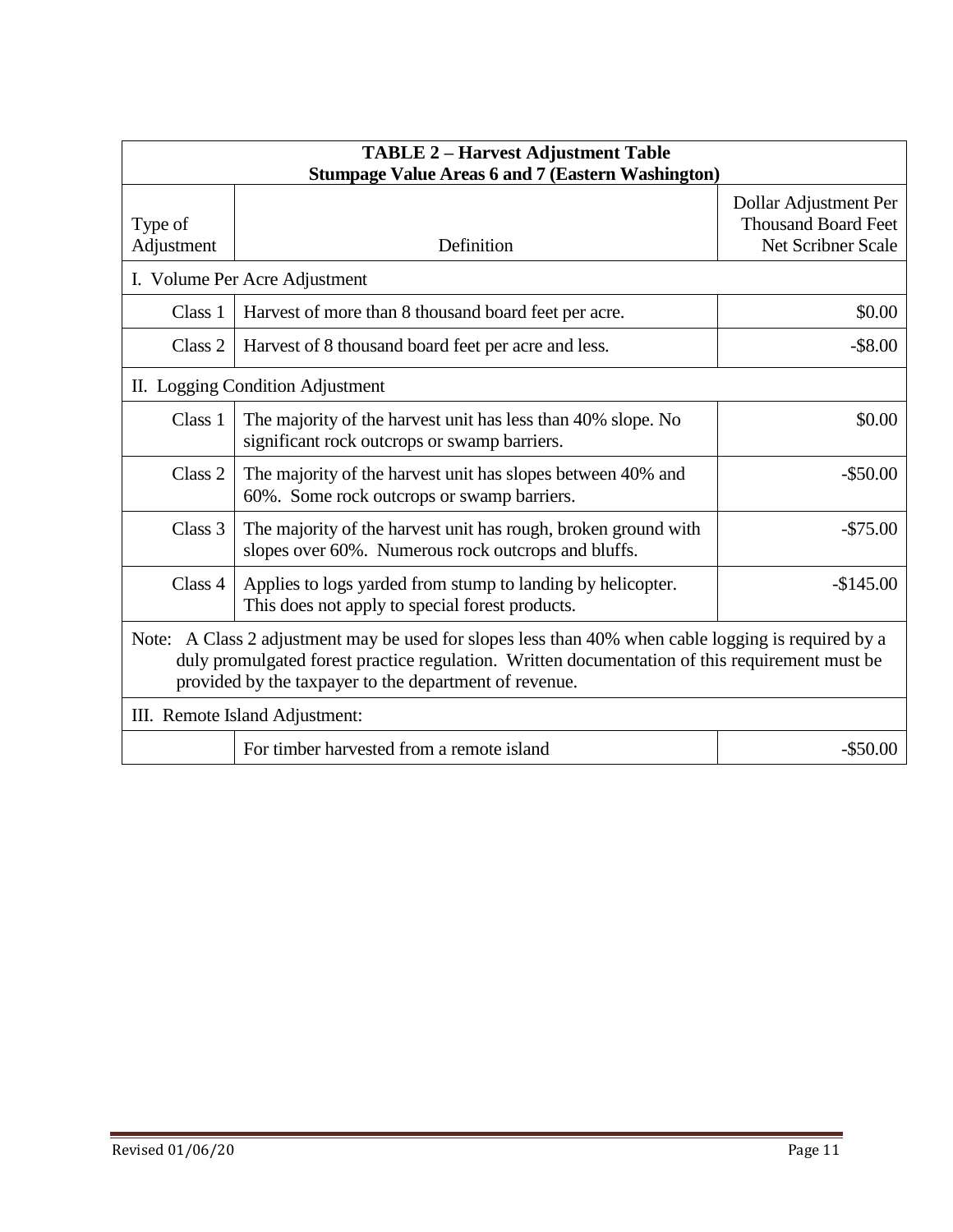| <b>Washington State Department of Revenue</b>                                             |                |                         |                 |                                                              |  |
|-------------------------------------------------------------------------------------------|----------------|-------------------------|-----------------|--------------------------------------------------------------|--|
| Western Washington Stumpage Value Table                                                   |                |                         |                 |                                                              |  |
| <b>Jan 1 through Jun 30, 2020</b>                                                         |                |                         |                 |                                                              |  |
| Stumpage Values per Thousand Board Feet Net Scribner Log Scale (MBF) unless other defined |                |                         |                 |                                                              |  |
| Starting 01/01/2019 there are no more Haul Zone Adjustments                               |                |                         |                 |                                                              |  |
|                                                                                           | <b>Species</b> | <b>SVA</b>              | <b>Stumpage</b> |                                                              |  |
| <b>Species Name</b>                                                                       | Code           | Area                    | <b>Values</b>   | <b>Remarks</b>                                               |  |
| Douglas-fir                                                                               | DF             | 1                       | \$365           | <b>Includes Western Larch</b>                                |  |
|                                                                                           |                | $\overline{2}$          | \$456           |                                                              |  |
|                                                                                           |                | 3                       | \$433           |                                                              |  |
|                                                                                           |                | $\overline{\mathbf{4}}$ | \$502           |                                                              |  |
|                                                                                           |                | 5                       | \$459           |                                                              |  |
|                                                                                           |                | 9                       | \$351           |                                                              |  |
| <b>Western Hemlock and</b>                                                                | <b>WH</b>      | 1                       | \$206           | Includes all Hemlock, Spruce and true                        |  |
| <b>Other Conifer</b>                                                                      |                | $\boldsymbol{2}$        | \$276           | Fir species, or any other conifer not<br>listed on this page |  |
|                                                                                           |                | 3                       | \$280           |                                                              |  |
|                                                                                           |                | 4                       | \$281           |                                                              |  |
|                                                                                           |                | 5                       | \$265           |                                                              |  |
|                                                                                           |                | 9                       | \$192           |                                                              |  |
| <b>Western Redcedar</b>                                                                   | RC             | $1 - 5$                 | \$892           | <b>Includes Alaska Cedar</b>                                 |  |
|                                                                                           |                | 9                       | \$878           |                                                              |  |
| <b>Ponderosa Pine</b>                                                                     | <b>PP</b>      | $1 - 5$                 | \$184           | Includes all Pines in SVA 1-5 & 9                            |  |
|                                                                                           |                | 9                       | \$170           |                                                              |  |
| <b>Red Alder</b>                                                                          | RA             | $1-5$                   | \$552           |                                                              |  |
|                                                                                           |                | 9                       | \$538           |                                                              |  |
| <b>Black Cottonwood</b>                                                                   | <b>BC</b>      | $1-5$                   | \$53            |                                                              |  |
|                                                                                           |                | 9                       | \$39            |                                                              |  |
| <b>Other Hardwood</b>                                                                     | OH             | $1-5$                   | <b>\$309</b>    |                                                              |  |
|                                                                                           |                | 9                       | \$295           |                                                              |  |
| Douglas-fir Poles & Piles                                                                 | <b>DFL</b>     | $1-5$                   | \$763           |                                                              |  |
|                                                                                           |                | 9                       | \$749           |                                                              |  |
| <b>Western Redcedar Poles</b>                                                             | <b>RCL</b>     | $1-5$                   | \$1,447         |                                                              |  |
|                                                                                           |                | 9                       | \$1,433         |                                                              |  |
| Chipwood                                                                                  | <b>CHW</b>     | $1 - 5$                 | \$13            | Stumpage Value per ton                                       |  |
|                                                                                           |                | 9                       | \$11            |                                                              |  |
| <b>RC Shake&amp;Shingle</b><br><b>Blocks</b>                                              | <b>RCS</b>     | $1-9$                   | \$301           | Stumpage Value per cord                                      |  |
| <b>Posts</b>                                                                              | <b>LPP</b>     | $1-9$                   | \$0.35          | SV per 8 lineal feet or portion thereof                      |  |
| <b>DF Christmas Trees</b>                                                                 | <b>DFX</b>     | $1-9$                   | \$0.25          | SV per lineal foot                                           |  |
| <b>Other Christmas Trees</b>                                                              | <b>TFX</b>     | $1-9$                   | \$0.50          | SV per lineal foot                                           |  |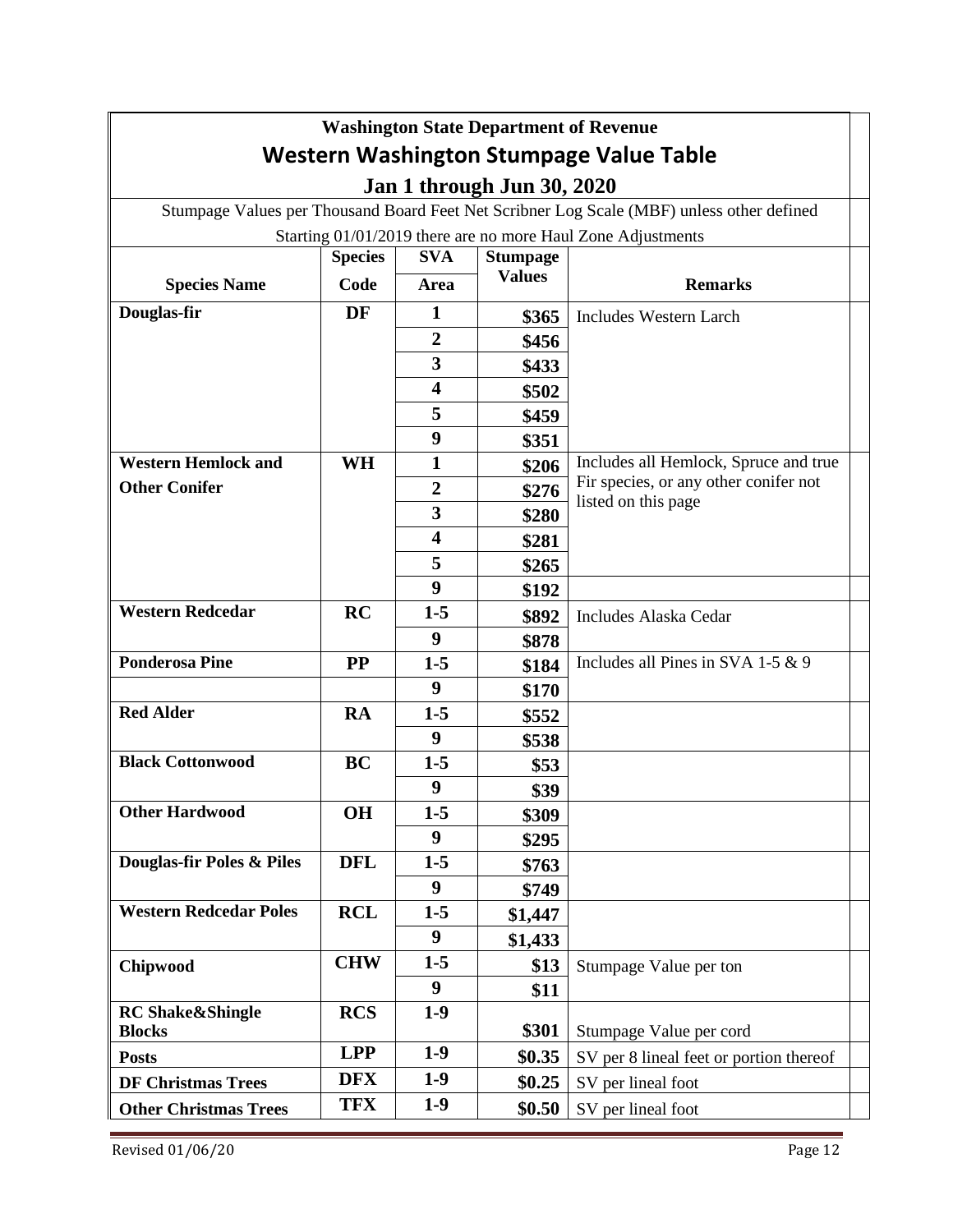| <b>Washington State Department of Revenue</b>               |                |                |                 |                                                                                           |  |
|-------------------------------------------------------------|----------------|----------------|-----------------|-------------------------------------------------------------------------------------------|--|
| <b>Eastern Washington Stumpage Value Table</b>              |                |                |                 |                                                                                           |  |
| <b>Jan 1 through Jun 30, 2020</b>                           |                |                |                 |                                                                                           |  |
|                                                             |                |                |                 | Stumpage Values per Thousand Board Feet Net Scribner Log Scale (MBF) unless other defined |  |
| Starting 01/01/2019 there are no more Haul Zone Adjustments |                |                |                 |                                                                                           |  |
|                                                             | <b>Species</b> | <b>SVA</b>     | <b>Stumpage</b> |                                                                                           |  |
| <b>Species Name</b>                                         | Code           | Area           | <b>Values</b>   | <b>Remarks</b>                                                                            |  |
| Douglas-fir                                                 | DF             | 6              | \$258           | <b>Includes Western Larch</b>                                                             |  |
|                                                             |                | $\overline{7}$ | \$272           |                                                                                           |  |
| <b>Western Hemlock and</b>                                  | WH             | 6              | \$273           | Includes all Hemlock, Spruce, true Fir                                                    |  |
| <b>Other Conifer</b>                                        |                | 7              | \$287           | species and Lodgepole Pine in SVA 6-7,                                                    |  |
|                                                             |                |                |                 | or any other conifer not listed on this page                                              |  |
| <b>Western Redcedar</b>                                     | RC             | 6              | \$904           | <b>Includes Alaska Cedar</b>                                                              |  |
|                                                             |                | 7              | \$918           |                                                                                           |  |
| <b>Ponderosa Pine</b>                                       | <b>PP</b>      | 6              | \$170           | Includes Western White Pine in SVA 6-7,                                                   |  |
|                                                             |                | 7              | \$184           | and all Pines in SVA 1-5 $& 9$                                                            |  |
| <b>Other Hardwood</b>                                       | <b>OH</b>      | 6              | \$9             |                                                                                           |  |
|                                                             |                | $\overline{7}$ | \$9             |                                                                                           |  |
| <b>Western Redcedar Poles</b>                               | <b>RCL</b>     | 6              | \$1,369         |                                                                                           |  |
|                                                             |                | $\overline{7}$ | \$1,383         |                                                                                           |  |
| Chipwood                                                    | <b>CHW</b>     | 6              | \$1             | Stumpage Value per ton                                                                    |  |
|                                                             |                | 7              | \$1             |                                                                                           |  |
| <b>Small Logs</b>                                           | <b>SML</b>     | 6              | \$21            | Stumpage Value per ton                                                                    |  |
|                                                             |                | $\overline{7}$ | \$23            |                                                                                           |  |
| <b>RC Shake&amp;Shingle Blocks</b>                          | <b>RCS</b>     | $6 - 7$        | \$301           | Stumpage Value per cord                                                                   |  |
| <b>Posts</b>                                                | <b>LPP</b>     | $6 - 7$        | \$0.35          | SV per 8 lineal feet or portion thereof                                                   |  |
| <b>DF Christmas Trees</b>                                   | <b>DFX</b>     | $6 - 7$        | \$0.25          | SV per lineal foot                                                                        |  |
| <b>Other Christmas Trees</b>                                | <b>TFX</b>     | $6 - 7$        | \$0.50          | SV per lineal foot                                                                        |  |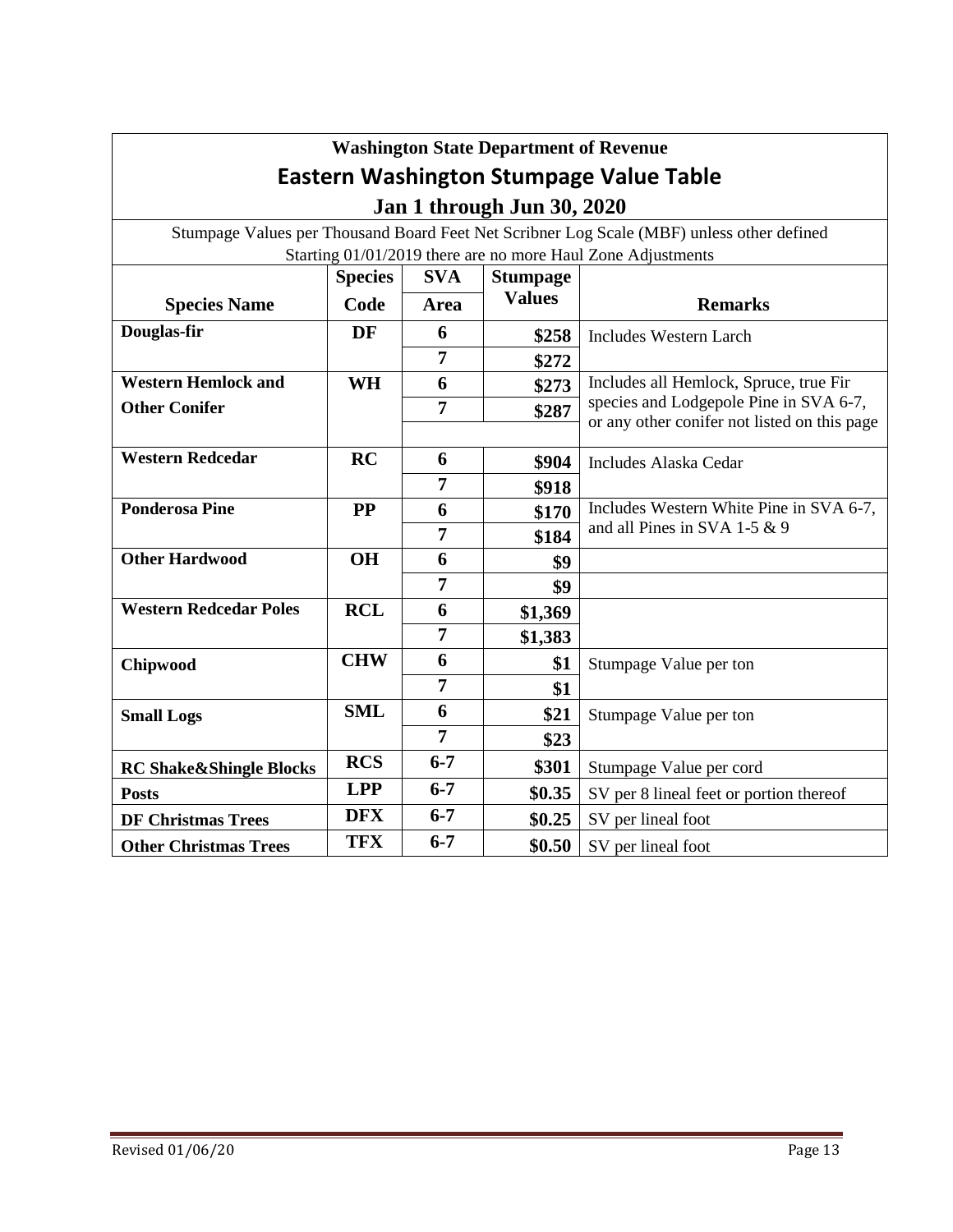**WAC 458-40-680 Timber excise tax -- Volume harvested -- Approved scaling and grading methods -- Sample scaling -- Conversions.** (1) **Introduction.** The acceptable log scaling and grading standard for stumpage value areas 1, 2, 3, 4, 5 and 9 is the Scribner Decimal C log rule as described in the most current edition of the "Official Log Scaling and Grading Rules" developed and authored by the Northwest Log Rules Advisory Group. The acceptable log scaling standard for stumpage value area 6 and 7 is the Scribner Decimal C log rule described in the most current edition of the "Eastside Log Scaling Handbook" as published by the Northwest Log Rules Advisory Group, except that timber harvested in stumpage value area 6 and 7 must be scaled using the current regional taper rules at the point of origin.

 (2) **Special services scaling.** Special services scaling as described in the "Official Log Scaling and Grading Rules" developed and authored by the Northwest Log Rules Advisory Group may not be used for tax reporting purposes without prior written approval of the department of revenue.

 (3) **Sample scaling.** Sample scaling may not be used for tax reporting purposes without prior written approval of the department of revenue. To be approved, sample scaling must be in accordance with the following guidelines:

 (a) Sample selection, scaling, and grading must be conducted on a continuous basis as the unit is harvested.

 (b) The sample must be taken in such a manner to assure random, unbiased sample selection in accordance with accepted statistical tests of sampling.

 (c) The sample used to determine total volume, species, and quality of timber harvested for a given reporting period must have been taken during that period.

 (d) Sample frequency must be large enough to meet board foot variation accuracy limits of plus or minus two and five-tenths percent standard error at the ninety-five percent confidence level.

 (e) Harvesters, or a purchaser with an approved sample scaling method, must maintain sufficient supporting documentation to allow the department of revenue to verify source data, and test statistical reliability of sample scale systems.

 (f) Exceptions: Sampling designs and accuracy standards other than those described herein may only be used with the prior written approval of the department of revenue.

 (4) **Conversions to Scribner Decimal C Scale.** The following definitions, tables, and conversion factors must be used in determining taxable volume for timber harvested that was not originally scaled by the Scribner Decimal C Log Rule. Conversion methods other than those listed are not to be used for tax reporting purposes without prior written approval of the department of revenue. Harvesters who wish to use a method of conversion other than those listed below must obtain written approval from the department of revenue before harvesting. Purchasers may obtain written approval of a sample scaling method from the department of revenue. The department will maintain a list of purchasers with an approved sample scaling method. A harvester may obtain this list and a summary of the approved method for specific purchasers from the department of revenue. If a harvester has not obtained approval of a sample scaling method before harvesting, the harvester may use a purchaser's approved sample scaling method. If the harvester, or purchaser, fails to use an approved sample scaling method or other method of conversion approved by these rules to set the purchase price, the department will establish its own method, as the circumstances require, to determine a reasonable estimate of the volume of timber sold.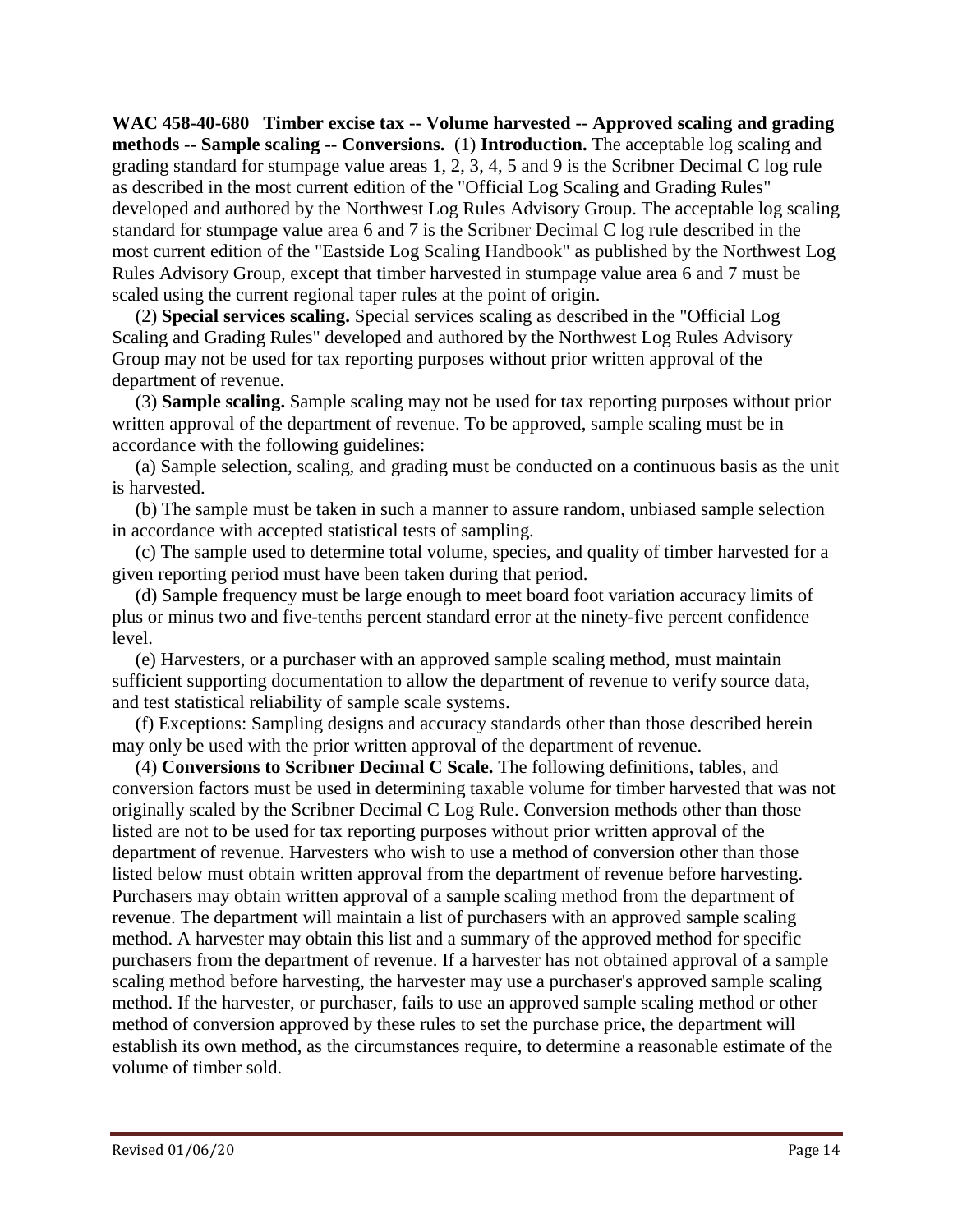(a) **Weight measurement.** If the sole unit of measure used to set the purchase price for logs from harvest units for each species was weight, and the harvester does not use an approved method of sample scaling to determine volume for the stumpage value tables, the following tables must be used for converting to Scribner Decimal C. If weight is the sole measure used for a harvest unit and it does not meet the specifications as set forth in the table below, the department will establish its own method, as the circumstances require, to determine a reasonable estimate of the volume of timber sold. Harvesters must keep records to substantiate the species and quality codes reported. For tax reporting purposes, a ton equals 2,000 pounds.

| Stumpage Value Areas 1, 2, 3, 4, 5 and 9 (Western Washington)                                                     |      |                                              |  |  |
|-------------------------------------------------------------------------------------------------------------------|------|----------------------------------------------|--|--|
| <b>BOARD FOOT WEIGHT SCALE FACTORS</b>                                                                            |      |                                              |  |  |
| (TONS/MBF)                                                                                                        |      |                                              |  |  |
| Douglas-fir $1$                                                                                                   | 7.50 | Only for volume including less than 25% No.2 |  |  |
| Western Hemlock <sup>2</sup>                                                                                      | 8.25 | sawmill or better log grades                 |  |  |
| Western Redcedar <sup>3</sup>                                                                                     | 7.00 | all log grades                               |  |  |
| $Red$ Alder <sup>4</sup>                                                                                          | 7.80 | Only for volume including less than 40% No.3 |  |  |
|                                                                                                                   |      | sawmill or better log grades                 |  |  |
| Chipwood                                                                                                          | 9.00 |                                              |  |  |
| <sup>1</sup> Includes Douglas-fir, Western Larch, Western White Pine and Sitka Spruce. Only                       |      |                                              |  |  |
| <sup>2</sup> Includes Western Hemlock, Mountain Hemlock, Pacific Silver Fir, Noble Fir, Grand Fir, Subalpine Fir, |      |                                              |  |  |
| Lodgepole Pine and other conifers not separately designated. Pacific Silver Fir, Noble Fir, Grand Fir, and        |      |                                              |  |  |
| Subalpine Fir are all commonly referred to as "White Fir."                                                        |      |                                              |  |  |
| <sup>3</sup> Includes Alaska-cedar.                                                                               |      |                                              |  |  |
| <sup>4</sup> Includes Maple, Black Cottonwood and other hardwoods.                                                |      |                                              |  |  |

| Stumpage Value Areas 6 and 7 (Eastern Washington)                                                                                                                                                                                                                                                |      |                                                                                             |  |  |
|--------------------------------------------------------------------------------------------------------------------------------------------------------------------------------------------------------------------------------------------------------------------------------------------------|------|---------------------------------------------------------------------------------------------|--|--|
| <b>BOARD FOOT WEIGHT SCALE FACTORS</b>                                                                                                                                                                                                                                                           |      |                                                                                             |  |  |
| (TONS/MBF)                                                                                                                                                                                                                                                                                       |      |                                                                                             |  |  |
| Ponderosa Pine                                                                                                                                                                                                                                                                                   | 6.50 | Only for volume with 10 or more logs 16 feet long<br>per thousand board feet Scribner scale |  |  |
| Douglas $\text{Fir}^1$                                                                                                                                                                                                                                                                           | 5.50 |                                                                                             |  |  |
| Lodgepole Pine                                                                                                                                                                                                                                                                                   | 6.00 | all log grades                                                                              |  |  |
| Western Hemlock <sup>2</sup>                                                                                                                                                                                                                                                                     | 5.50 |                                                                                             |  |  |
| <b>Englemann Spruce</b>                                                                                                                                                                                                                                                                          | 4.50 |                                                                                             |  |  |
| Western Redcedar <sup>3</sup>                                                                                                                                                                                                                                                                    | 4.50 |                                                                                             |  |  |
| Chipwood                                                                                                                                                                                                                                                                                         | 9.00 |                                                                                             |  |  |
| <b>Small Logs</b>                                                                                                                                                                                                                                                                                | 6.50 |                                                                                             |  |  |
| $\mathbf{I}$ and $\mathbf{I}$ and $\mathbf{I}$ are $\mathbf{I}$ and $\mathbf{I}$ are $\mathbf{I}$ and $\mathbf{I}$ and $\mathbf{I}$ and $\mathbf{I}$ and $\mathbf{I}$ and $\mathbf{I}$ and $\mathbf{I}$ and $\mathbf{I}$ and $\mathbf{I}$ and $\mathbf{I}$ and $\mathbf{I}$ and $\mathbf{I}$ and |      |                                                                                             |  |  |

1 Includes Douglas-fir and Western Larch.

2 Includes Western Hemlock, Mountain Hemlock, Pacific Silver Fir, Noble Fir, Grand Fir, Subalpine Fir and other conifers not separately designated. Pacific Silver Fir, Noble Fir, Grand Fir, and Subalpine Fir are all commonly referred to as "White Fir."

3 Includes Alaska-cedar.